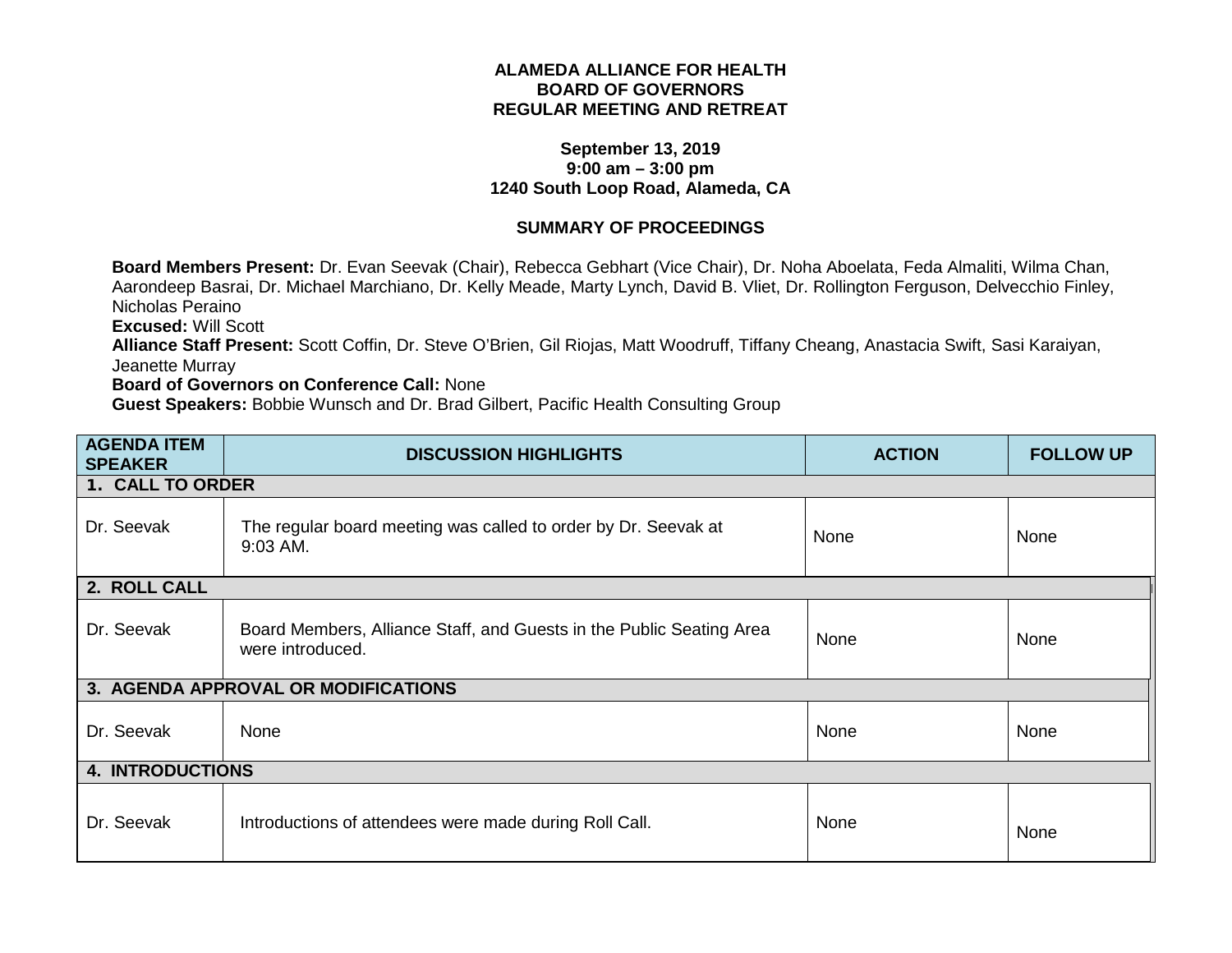| 5. HEALTH POLICY ENVIRONMENT AHEAD |                                                                                                                                                                                                                                                                                                                                                                                                                                                                                                                                                                                                                                                                                                                                                                                                                                                              |  |  |
|------------------------------------|--------------------------------------------------------------------------------------------------------------------------------------------------------------------------------------------------------------------------------------------------------------------------------------------------------------------------------------------------------------------------------------------------------------------------------------------------------------------------------------------------------------------------------------------------------------------------------------------------------------------------------------------------------------------------------------------------------------------------------------------------------------------------------------------------------------------------------------------------------------|--|--|
| Dr. Brad Gilbert                   | Health Policy Environment ahead:                                                                                                                                                                                                                                                                                                                                                                                                                                                                                                                                                                                                                                                                                                                                                                                                                             |  |  |
|                                    | Federal Landscape:<br>1) Multiple lawsuits challenging the Affordable Care Act:<br>Most recent significant one by 18 states – arguing that<br>because Congress took away the penalty tied to the<br>individual mandate the entire ACA is invalid.<br>If upheld this would end the ACA resulting in 20 million<br>more uninsured including all Medi-Cal Expansion Members<br>for Alameda Alliance.<br>2) Approval of short term and limited benefit health insurance plans -<br>impacts Covered California.<br>3) Reduced funding to encourage enrollment in Exchange or<br>Medicaid/Medi-Cal.<br>The President and the Senate want the ACA gone.<br>4)<br>If the ACA or Exchange is gone there will be about 80,000 members<br>without insurance. Time needs to be spent on ways to discuss what are<br>the opportunities and options for these individuals. |  |  |
|                                    | State Landscape:<br>1) Enrollment trends for Medi-Cal:<br>Declining overall.<br>Minimum wage is up.<br>Overall improved economy.<br>$\bullet$<br>"Gig" economy – not necessarily insured but income above<br>138% of Federal Poverty Level.<br>Area of potential growth- undocumented adults 19-25.<br><b>Governor Newsom Agenda:</b><br>2)<br>Universal coverage $-$ slow but sure $-$ starting with<br>$\bullet$<br>undocumented adults 19-25.<br>Coverage mandate penalty for CA-encourages enrollment.<br>$\bullet$<br>Increased subsidies for Covered California enrollees.<br>Focus on children – new Pediatric Preventative Services                                                                                                                                                                                                                  |  |  |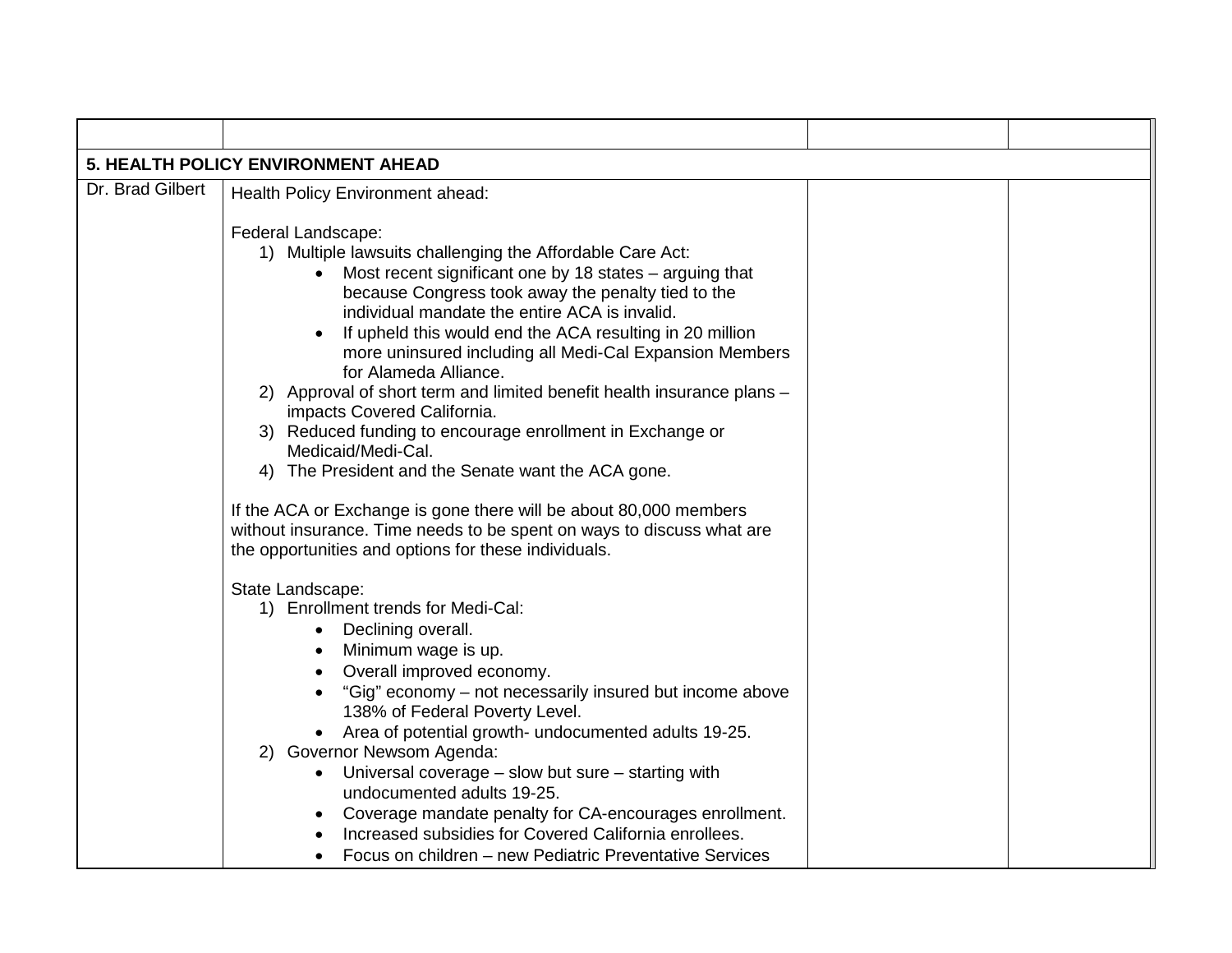| quality measures and accountability.<br>Childhood trauma and developmental screening.     |
|-------------------------------------------------------------------------------------------|
| $\bullet$                                                                                 |
| 3) Executive Order carving out retail medications from Health Plans<br>back to the state. |
| Proposition 56 payments through health plans to providers:<br>4)                          |
| Rates are up.<br>$\bullet$                                                                |
| New "Value Based Payments".                                                               |
| Trauma and Developmental Screening.                                                       |
| Behavioral Health Integration.                                                            |
| Significant dollars - Plan at risk financially.                                           |
| Department of Health Care Services:<br>5)                                                 |
| Up oversight of access to care.                                                           |
| Up requirements for quality measures and minimum                                          |
| performance levels.                                                                       |
| Up encounter data monitoring.                                                             |
| Tougher annual audits.                                                                    |
| Federal Mega Reg impacting level of compliance.                                           |
| Sanctions.                                                                                |
| 6) Rate Development:                                                                      |
| Calendar year - implications for FY 20/21.<br>"Regional" rates - good or bad?             |
| Encounter data based rates.                                                               |
| Department of Managed Health Care:<br>7)                                                  |
| Access to care monitoring.                                                                |
| HMO Help Center.                                                                          |
| Oversight of IPAs / Medical Groups.                                                       |
| 8) Future of the Safety Net:                                                              |
| Emphasis on access quality and impact on rates.                                           |
| Executive Order - impact on 340b funding.                                                 |
| Waivers 2021 - much less funding directly through waivers                                 |
| and potentially directed payments- funding for WPC and                                    |
| potentially current EPP through Plans in rates.                                           |
|                                                                                           |
|                                                                                           |
|                                                                                           |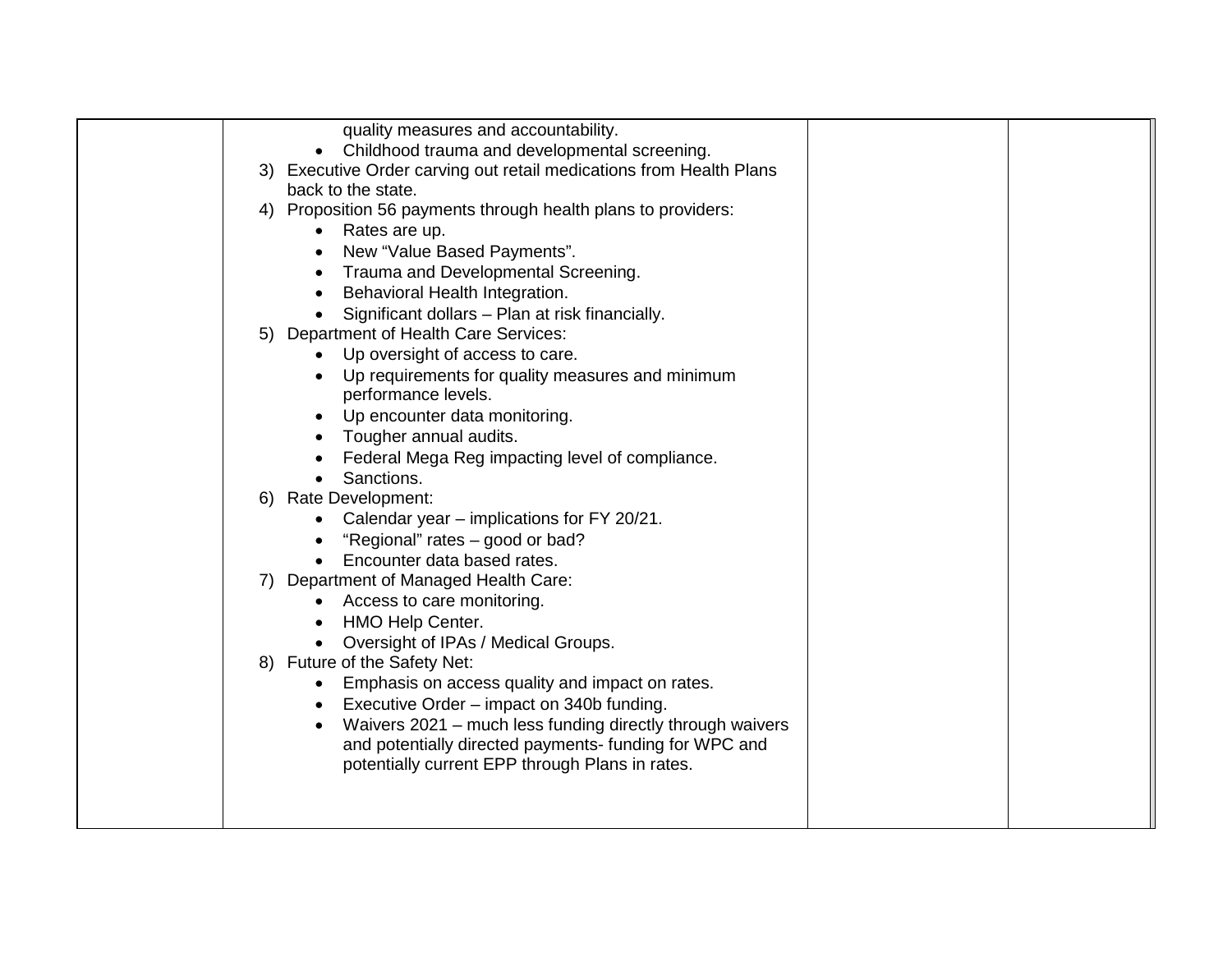| Behavioral Health Integration:                                                                                                                                                                                                                                                                                                                                                                                                                                         |  |
|------------------------------------------------------------------------------------------------------------------------------------------------------------------------------------------------------------------------------------------------------------------------------------------------------------------------------------------------------------------------------------------------------------------------------------------------------------------------|--|
| 1) Coordination / Integration with Alameda County Behavioral Health:<br>Sharing of data on mutual members-complicated with<br>Mental Health and Substance Use treatment.<br>Delineated liaison staff to county at Health Plan.<br>Expand programs to deliver primary care at county BH<br>$clinic(s)$ .<br>Closer coordination with inpatient admissions/discharges -<br>particularly for Plan responsible Members.                                                    |  |
| Integration of Behavioral Health and Physical Health in network:<br>2)<br><b>FQHCs and County Hospital.</b><br>$\bullet$<br><b>Other Primary Care clinics.</b><br>$\bullet$<br>BH Staffing in primary care plus Multi-disciplinary teams.<br>PHQ-9, GAD-7, Social Determinants of Health assessments<br>$\bullet$                                                                                                                                                      |  |
| as part of intake and periodically.<br>3) Vendor versus In House Management:<br>Network Flexibility- Plan drives network and performs<br>credentialing.<br>Better linkages to county.<br>$\bullet$<br>Better ability to staff primary care sites with BH staff.<br>$\bullet$<br>Contracting rates and process critical.<br>BH structure, leadership and staff needed at Plan.<br>UM/CM/Claims staffing.<br>$\bullet$<br>Better able to integrate at provider and Plan. |  |
| Long Term Services and Support:<br>Current benefit only month of admission and month of<br>discharge - then dis-enrolled.<br>New benefit 2021 is full responsibility.<br>$\bullet$<br>\$6000 - \$7000/month per member.<br>Relationship with LTC facilities.<br>$\bullet$<br>Contracting / Network.<br>SNFs - Medi-Cal currently.<br>Sub-acute facilities - expensive.<br>Intermediate Care Facilities-complex populations.                                            |  |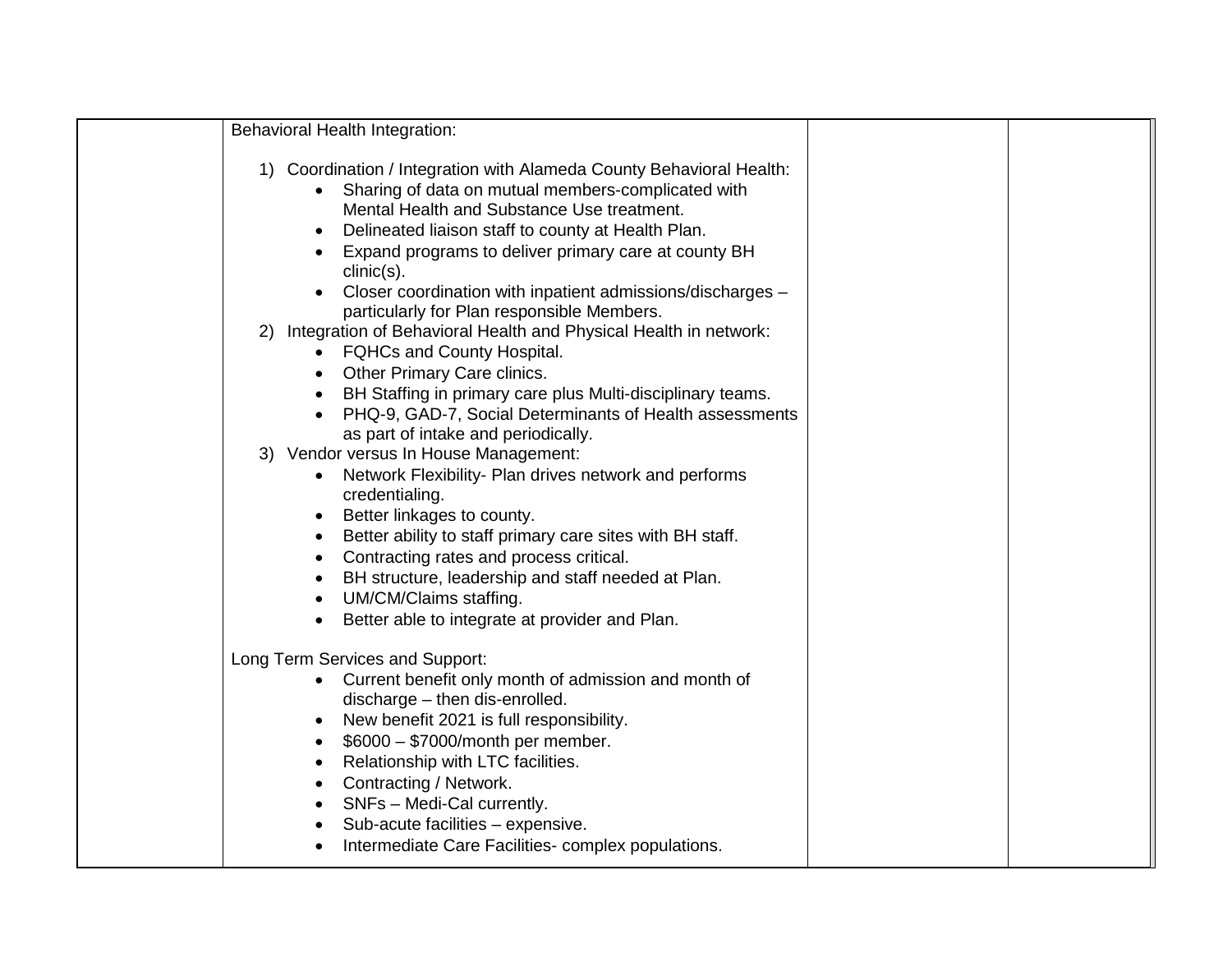| Rates Paid.<br><b>Utilization Management.</b><br>Transitions of care.<br>Long Term stays in facilities.<br>IEHP estimate is 15-20% do not need to be in facility – but<br>complicated to transition.                                                                                                                                                                                                                                                                                                                                                                    |  |
|-------------------------------------------------------------------------------------------------------------------------------------------------------------------------------------------------------------------------------------------------------------------------------------------------------------------------------------------------------------------------------------------------------------------------------------------------------------------------------------------------------------------------------------------------------------------------|--|
| Need very organized community resources, including<br>housing.                                                                                                                                                                                                                                                                                                                                                                                                                                                                                                          |  |
| <b>Other Benefit Additions:</b>                                                                                                                                                                                                                                                                                                                                                                                                                                                                                                                                         |  |
| 1) Transplants:<br>High risk and high cost services – need strong UM and CM<br>management.<br>Community Based Adult Services - Questions regarding changes.<br><sup>2</sup><br>3) Multipurpose Senior Services Program - will stay carved out from<br>Plans.<br>4) In Lieu of Services – "trading" less intense service that is not a<br>Medi-Cal benefit for a higher cost service (housing versus SNF).                                                                                                                                                               |  |
| Medicare / Medi-Cal Dual Eligible:                                                                                                                                                                                                                                                                                                                                                                                                                                                                                                                                      |  |
| Cal MediConnect Program authorized through 2023:<br>1)<br>7 counties now.<br>Unclear if DHCS wants to expand.<br>Three-way contract (CMS/DHCS/Health Plan) difficult.<br>Financially most plans losing money due to guaranteed<br>savings off the top to CMS and rate processes.<br>$\bullet$ Enrollment difficult – one by one.<br>2) Dual Eligibles Special Needs Plan (D-SNP):<br>Had positive results for public plans.<br>Enrollment difficult - one by one.<br>Less requirements than Cal MediConnect but still major<br>staffing and operational impact on Plan. |  |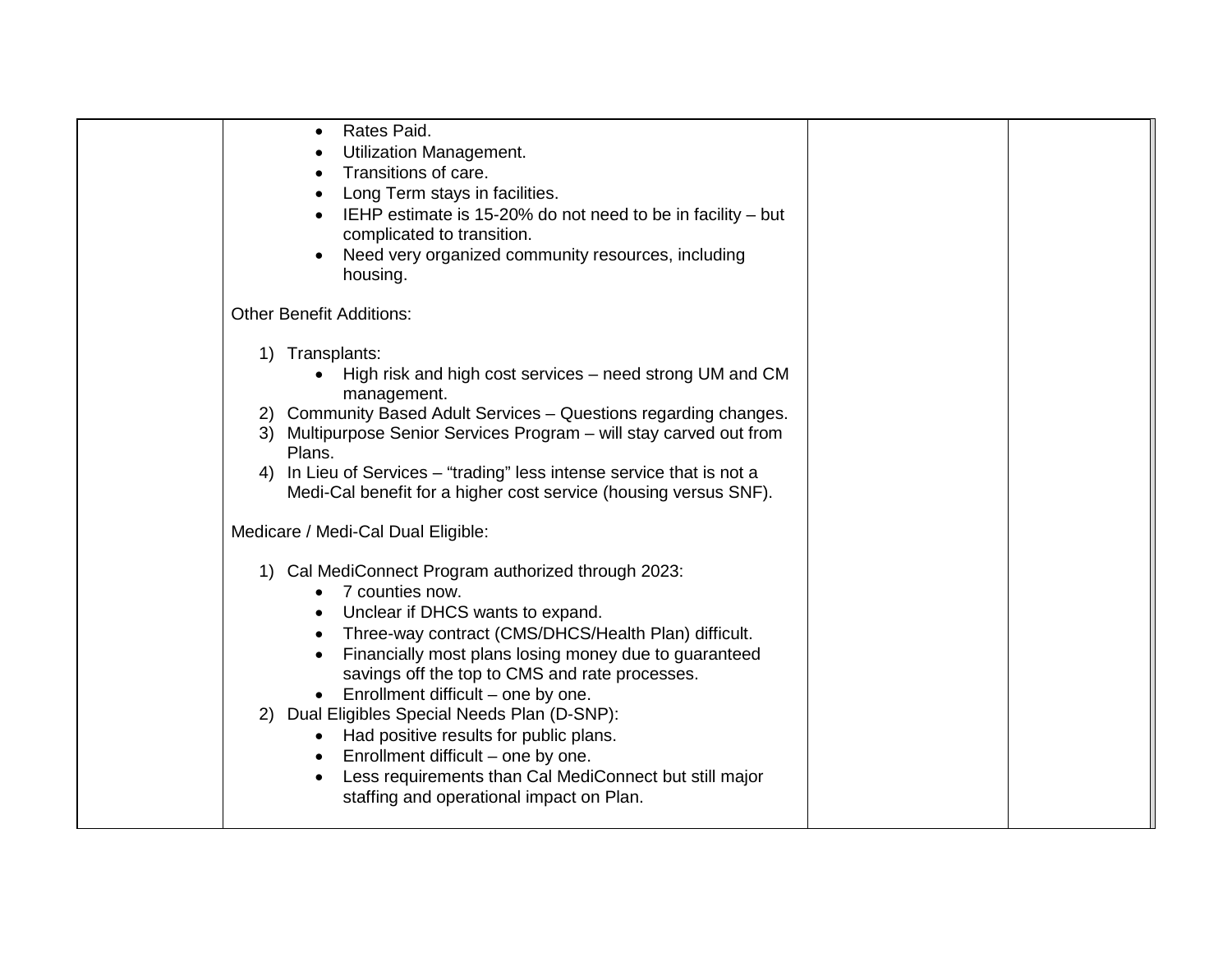|    | 3) Compliance:                                                                                                              |
|----|-----------------------------------------------------------------------------------------------------------------------------|
|    | Significantly more rules and restrictions than Medi-Cal.<br>$\bullet$                                                       |
|    | Continuous oversight by CMS.                                                                                                |
|    | Program audit infrequent but very difficult.                                                                                |
|    | <b>Strategic Readiness for Medi-Cal Procurement:</b>                                                                        |
|    | 1) RFP out 2020 for implementation of new (or not) commercial plan<br>2023.                                                 |
|    | 2) Blue Shield/Promise, Anthem/Blue Cross, Centene/Health Net,                                                              |
|    | Molina will be active, less clear about United or Aetna or a public                                                         |
|    | Plan?                                                                                                                       |
|    | 3) Strategic Positioning:                                                                                                   |
|    | Maintain or grow percentage of enrollment.<br>$\bullet$                                                                     |
|    | Maintain or improve positive relationship with providers both<br>$\bullet$                                                  |
|    | financially and service critical as commercial plans will                                                                   |
|    | attempt to "buy" providers.                                                                                                 |
|    | Service areas include contracting, provider services, claims,<br>$\bullet$<br>Proposition 56 payments, Pay for Performance. |
|    | Particularly focus on counties and FQHCs but private<br>$\bullet$                                                           |
|    | providers as well.                                                                                                          |
|    | Consider investing in safety net.                                                                                           |
|    | Consider Social Determinants of Health investing = housing,                                                                 |
|    | food, etc.                                                                                                                  |
|    | Growth Strategy:                                                                                                            |
|    |                                                                                                                             |
|    | 1) Undocumented children and adults age 19-25:                                                                              |
|    | Strong partnerships with community entities that know/serve<br>$\bullet$                                                    |
|    | this population.                                                                                                            |
|    | Strong message in community that enrollment is safe and                                                                     |
|    | needed.                                                                                                                     |
| 2) | Capturing "not yet enrolled" in Medi-Cal:                                                                                   |
|    | Consider an Enrollment Assistance Unit.                                                                                     |
|    | Small staff focused on "not yet enrolled".<br>$\bullet$                                                                     |
|    | Assists with enrollment.                                                                                                    |
|    | Provides positive messaging and support in community.                                                                       |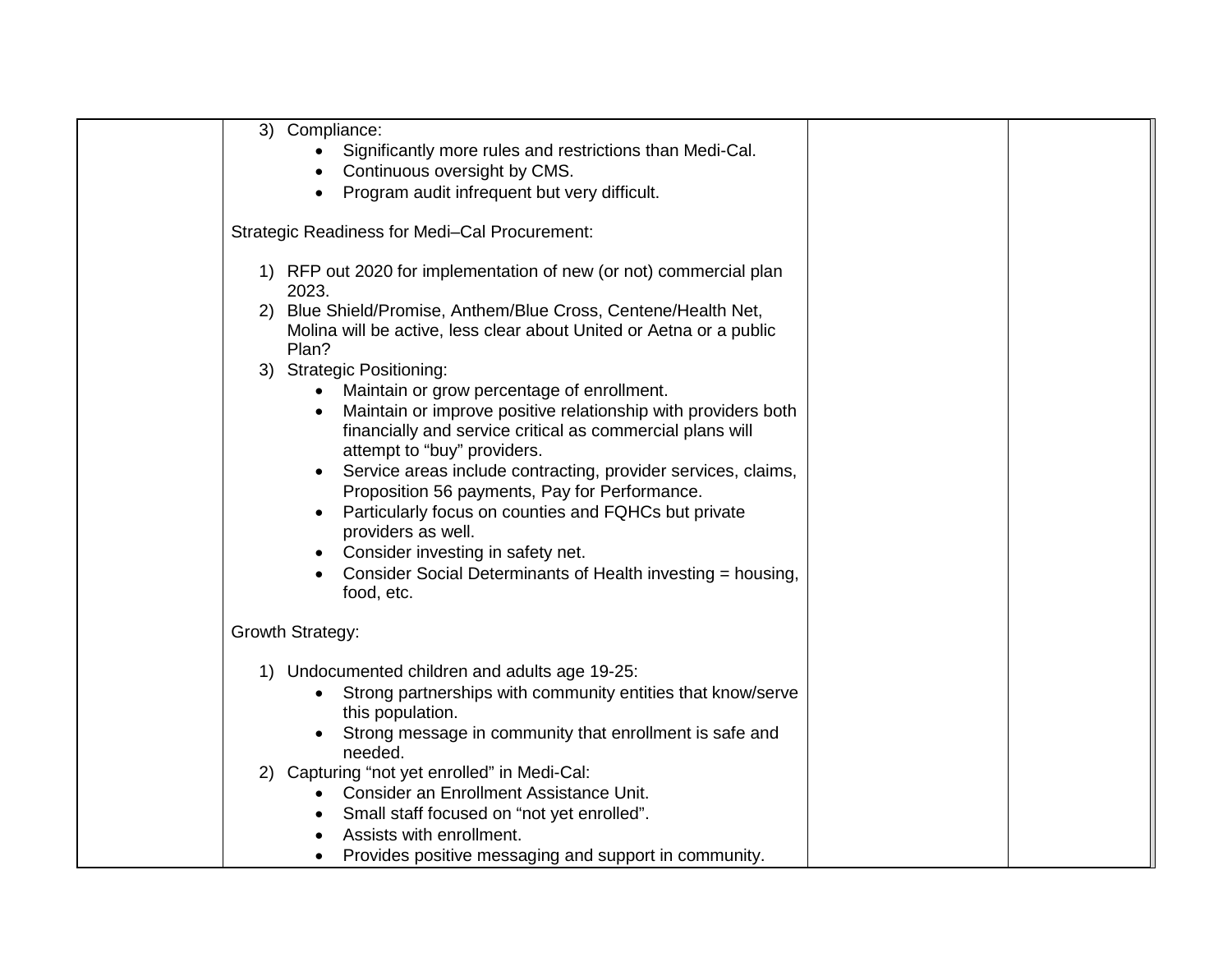| Focus on Medi-Cal eligible but not enrolled:<br>3)                           |  |
|------------------------------------------------------------------------------|--|
| Undocumented as above.                                                       |  |
| Medi-Cal Expansion eligible but not enrolled.                                |  |
| Employers with part-time workers, low wage.                                  |  |
| Students.                                                                    |  |
| Conclusion / Summary:                                                        |  |
| Will need to do more with less resources:<br>1)                              |  |
| Contracting strategies.                                                      |  |
| Efficiency - consider LEAN efforts.                                          |  |
| Review vendors vs. in-house economics for direct delivery                    |  |
| of BH.                                                                       |  |
| Integration of physical and behavioral health:<br>2)                         |  |
| Collaboration with county mental health.                                     |  |
| Primary Care / Behavioral Health true integration.<br>$\bullet$              |  |
| Integration at Plan (CM).                                                    |  |
| 3) Managing transitions of care is critical to financial status:             |  |
| Community to hospital.                                                       |  |
| Hospital to SNF or home.                                                     |  |
| Development of community-based care options - home                           |  |
| health on steroids, palliative care, and hospice care.                       |  |
| Enhance Care Management capabilities - community and<br>$\bullet$            |  |
| clinic based (Health Homes), integrated with BH.                             |  |
| Compliance is critical – but should not drive strategy or operations.<br>4)  |  |
| Comments from Board Members: There are people who are not enrolled in        |  |
| Medi-Cal but could be; the Country relationship can help us with this and to |  |
| grow. The county relationship is a key relationship.                         |  |
|                                                                              |  |
| Dr. Brad Gilbert comments:                                                   |  |
| Prop 56 has a lot of money available. Rates and preventive                   |  |
| services have been increased.                                                |  |
| Quality payments are also more dollars for physicians and                    |  |
| clinics.                                                                     |  |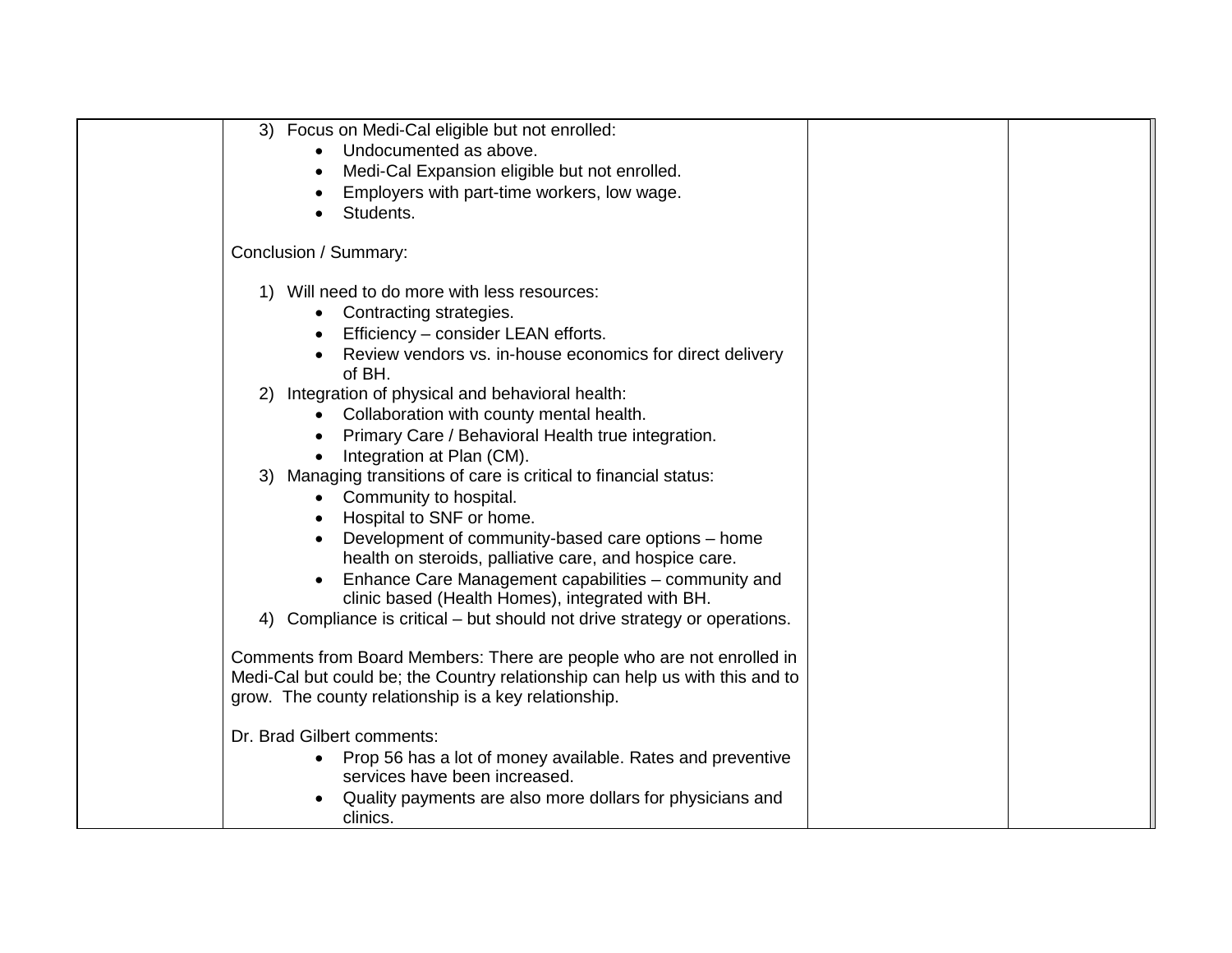| Informational update to<br>Consider Grants to spur change in the health care System.<br>$\bullet$<br>the Board Governors.<br>The plan should help support providers with the process of<br>the applications.<br>Motion and vote not<br>The state has no money risk with this but the plan does.<br>required.<br>6. STRATEGIC INITIATIVES IN FY2019/2020 AND BEYOND<br>S. Coffin<br>Strategic Initiatives FY 2019-2020 and Beyond:<br><b>Highest Priorities:</b><br>1)<br>Membership Growth of 82% to 90% in 3 years.<br>Well over 300,000 people still available for Medi-Cal<br>in Alameda County and we need to grow. We need<br>to explore ways to grow in area as social media.<br>Quality & Compliance.<br>Organizational Change & Readiness by 2021, 2022.<br>Strategic positing for Medi-Cal procurement.<br>Cost Containment & Operational Efficiency Projects.<br>3) Provider Portal.<br><b>Operations Readiness:</b><br>4)<br>Long-Term Care (January 2021).<br>Pharmacy Transition (January 2021).<br>5) Enterprise Data Warehouse & Governance.<br>6) Quality Improvement, HEDIS, NCQA.<br>7) Expansion of case management through community-based<br>programs (AC3 & Health Homes).<br>8) Mental Health Assessment.<br>Informational update to<br>9) Leadership Development & Employee Retention.<br>the Board Governors.<br>10) Pilot Kickoffs:<br>Pediatric Carte Coordination (EPSDT).<br>$\bullet$<br>Motion and vote not<br>Member Texting.<br>required.<br>ALL IN - Food is Medicine. |                     |  |
|----------------------------------------------------------------------------------------------------------------------------------------------------------------------------------------------------------------------------------------------------------------------------------------------------------------------------------------------------------------------------------------------------------------------------------------------------------------------------------------------------------------------------------------------------------------------------------------------------------------------------------------------------------------------------------------------------------------------------------------------------------------------------------------------------------------------------------------------------------------------------------------------------------------------------------------------------------------------------------------------------------------------------------------------------------------------------------------------------------------------------------------------------------------------------------------------------------------------------------------------------------------------------------------------------------------------------------------------------------------------------------------------------------------------------------------------------------------------------------------------------------|---------------------|--|
|                                                                                                                                                                                                                                                                                                                                                                                                                                                                                                                                                                                                                                                                                                                                                                                                                                                                                                                                                                                                                                                                                                                                                                                                                                                                                                                                                                                                                                                                                                          |                     |  |
|                                                                                                                                                                                                                                                                                                                                                                                                                                                                                                                                                                                                                                                                                                                                                                                                                                                                                                                                                                                                                                                                                                                                                                                                                                                                                                                                                                                                                                                                                                          |                     |  |
|                                                                                                                                                                                                                                                                                                                                                                                                                                                                                                                                                                                                                                                                                                                                                                                                                                                                                                                                                                                                                                                                                                                                                                                                                                                                                                                                                                                                                                                                                                          |                     |  |
|                                                                                                                                                                                                                                                                                                                                                                                                                                                                                                                                                                                                                                                                                                                                                                                                                                                                                                                                                                                                                                                                                                                                                                                                                                                                                                                                                                                                                                                                                                          |                     |  |
|                                                                                                                                                                                                                                                                                                                                                                                                                                                                                                                                                                                                                                                                                                                                                                                                                                                                                                                                                                                                                                                                                                                                                                                                                                                                                                                                                                                                                                                                                                          | 7. CONSENT CALENDAR |  |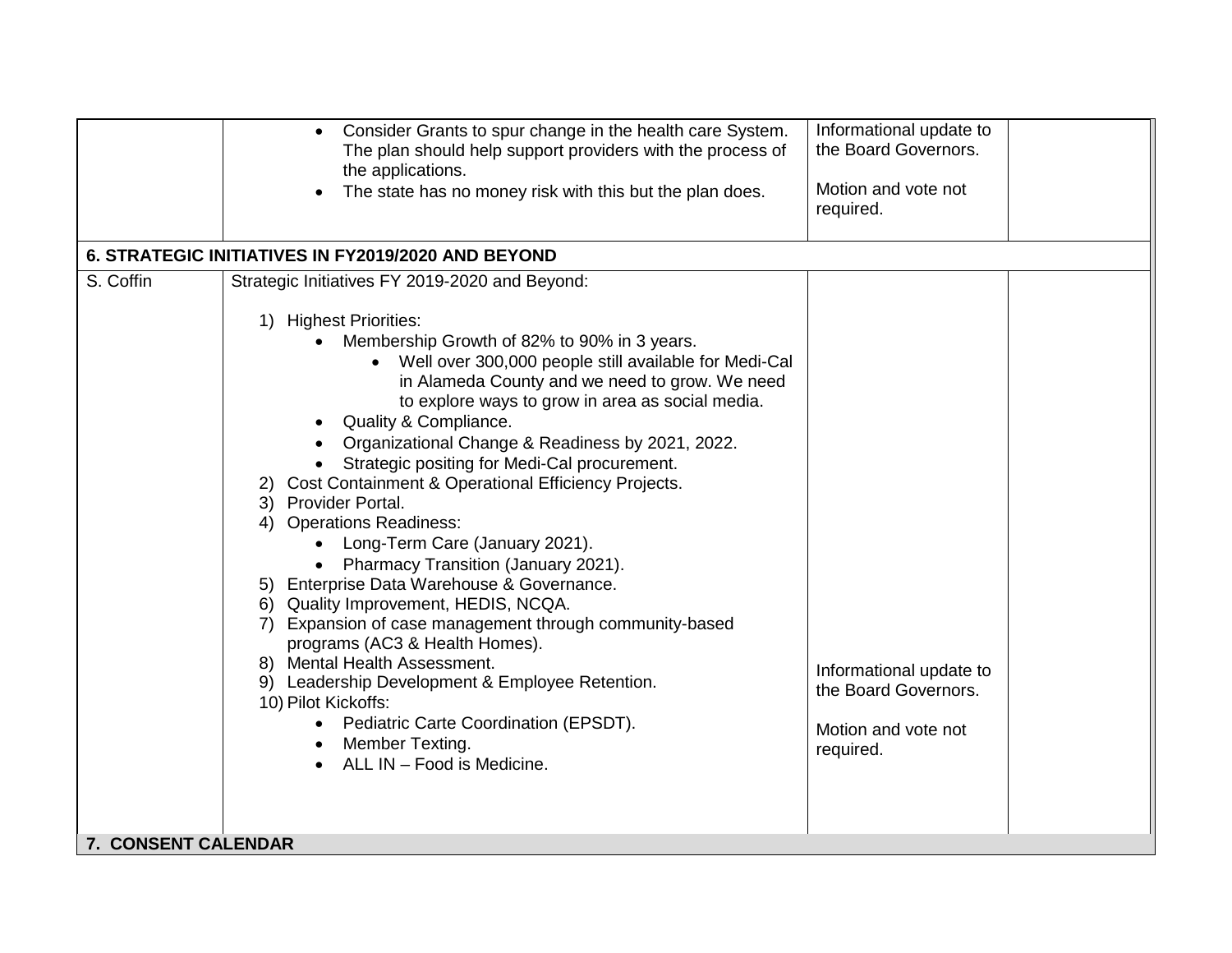| Dr. Seevak                                                                                    | Review and Approve the July 2019 Board of Governors Meeting Minutes.<br>Review and Approve 2019 Quality Improvement Program Description.                                                                                                                                                                                                                                                                                                                                                                                                                 | Motion: Dr. Marchiano<br>Second: M. Lynch<br>Motion passed.<br>No opposed or        | None |
|-----------------------------------------------------------------------------------------------|----------------------------------------------------------------------------------------------------------------------------------------------------------------------------------------------------------------------------------------------------------------------------------------------------------------------------------------------------------------------------------------------------------------------------------------------------------------------------------------------------------------------------------------------------------|-------------------------------------------------------------------------------------|------|
|                                                                                               |                                                                                                                                                                                                                                                                                                                                                                                                                                                                                                                                                          | abstained.                                                                          |      |
|                                                                                               | 8. BOARD MEMBER REPORT - FINANCE COMMITTEE                                                                                                                                                                                                                                                                                                                                                                                                                                                                                                               |                                                                                     |      |
| Dr. Ferguson                                                                                  | Dr. Ferguson reported that the Finance Committee Meeting was held on<br>Tuesday, September 10, 2019.                                                                                                                                                                                                                                                                                                                                                                                                                                                     | Informational update to<br>the Board Governors.<br>Motion and vote not<br>required. |      |
| 9. BOARD BUSINESS - FINANCE -<br>a) REVIEW AND APPROVE JUNE 2019 MONTHLY FINANCIAL STATEMENTS |                                                                                                                                                                                                                                                                                                                                                                                                                                                                                                                                                          |                                                                                     |      |
|                                                                                               |                                                                                                                                                                                                                                                                                                                                                                                                                                                                                                                                                          |                                                                                     |      |
| G. Riojas                                                                                     | Review and approve June 2019 monthly financial statements.                                                                                                                                                                                                                                                                                                                                                                                                                                                                                               |                                                                                     |      |
|                                                                                               | Net Income:<br>For the month ending a June 30, 2019, the Alliance ended with a<br>$\bullet$<br>Net Loss of \$1.1 million (versus budgeted Net Loss of \$3.9 million).<br>For the year-to-date, the Alliance recorded a Net Loss of \$10.0<br>million (versus budgeted Net Loss of \$37.8 million).<br>Factors resulting in the favorable variance are related to low than<br>anticipated Medical Expense and Administrative Expense.<br>Enrollment:<br>Enrollment increased by 604 members since the month of May,<br>2019.<br>Enrollment is at 258,385. |                                                                                     |      |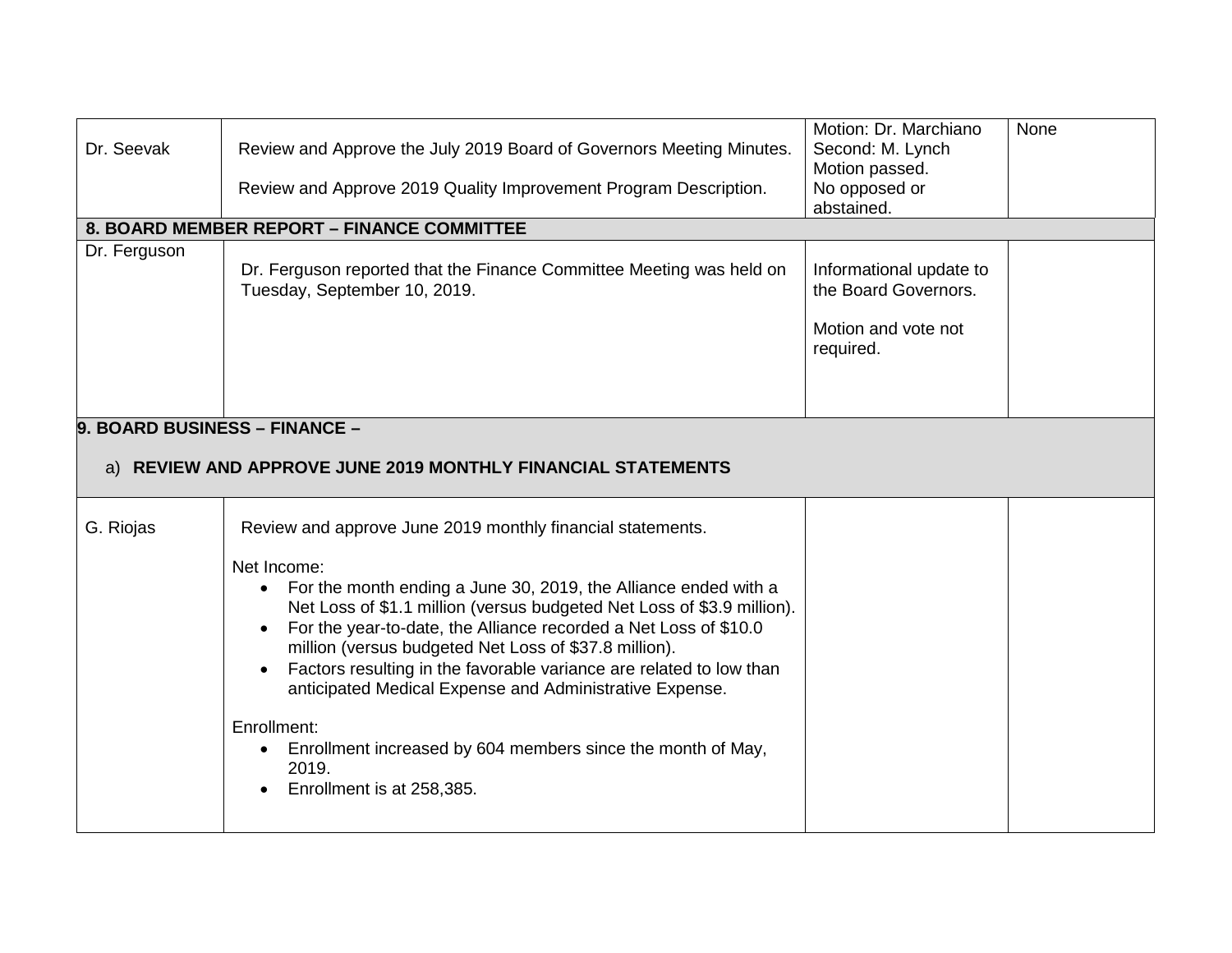| Revenue:<br>Revenue reported is for the month ending June 30, 2019.<br>$\bullet$<br>Revenue at \$75.9 million vs. budgeted amount of \$75.8 million.                                                          |                                                                                                |  |
|---------------------------------------------------------------------------------------------------------------------------------------------------------------------------------------------------------------|------------------------------------------------------------------------------------------------|--|
| <b>Medical Expense:</b><br>Medical Expenses were \$73.3 million vs. budgeted amount of<br>$\bullet$<br>\$75.3 million.                                                                                        |                                                                                                |  |
| <b>Administrative Expense:</b><br>Administrative Expenses were \$4.6 million.<br>$\bullet$<br>YTD the Alliance reported \$51.1 million vs. budgeted \$53.8 million.<br>$\bullet$                              |                                                                                                |  |
| Other income / (Expense):<br>• As of June 30, 2019, our YTD interest income from investments is<br>\$7.1 million.<br>Year-to-date claims interest expense is \$568,000.                                       |                                                                                                |  |
| Tangible Net Equity (TNE):<br>TNE was reported at 555% of the required amount, with a surplus<br>of \$147.7 million.                                                                                          |                                                                                                |  |
| <b>Cash Position and Assets:</b><br>The Alliance reported \$254.8 million in cash, \$168.9 million is<br>$\bullet$<br>uncommitted.<br>Current ratio is above the minimum required at 1.85 compared to<br>1.0. |                                                                                                |  |
| Motion carried to approve the June 2019 financial report as<br>presented to the Board of Governors.                                                                                                           | Motion: Dr. Ferguson<br>Second: Dr. Marchiano<br>Motion passed.<br>No opposed or<br>abstained. |  |
|                                                                                                                                                                                                               |                                                                                                |  |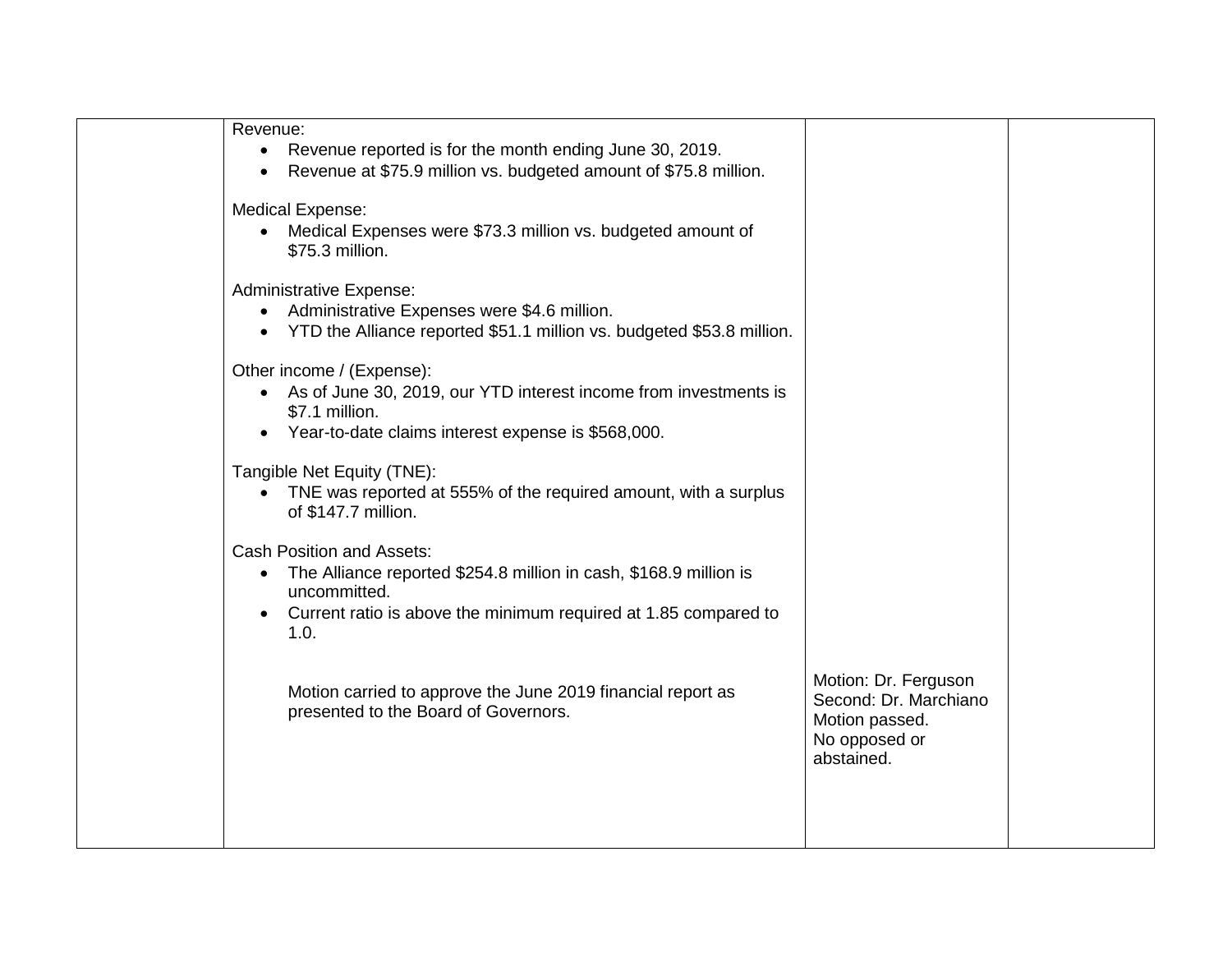|           | b) REVIEW AND APPROVE JULY 2019 MONTHLY FINANCIAL STATEMENTS                                                                                                                                                                                                                                                                                      |  |
|-----------|---------------------------------------------------------------------------------------------------------------------------------------------------------------------------------------------------------------------------------------------------------------------------------------------------------------------------------------------------|--|
| G. Riojas | Review and approve July 2019 Pre-Audit monthly financial statements.<br>Net Income:<br>For the month ending July 31, 2019, and year-to-date, the Alliance<br>$\bullet$<br>ended with a Net Income of \$2.3 million (versus preliminary<br>budgeted Net Income of \$195,000).                                                                      |  |
|           | Factors creating the favorable variance were higher than<br>anticipated revenue and lower than anticipated Administrative<br>Expenses offset by higher than anticipated Medical Expenses.                                                                                                                                                         |  |
|           | Enrollment:<br>Enrollment decreased by 1,740 members since the month of June<br>$\bullet$<br>and the enrollment is at 256,645.<br>The Alliance 12 month trend shows reductions in the Adult and<br>Child categories of aid.                                                                                                                       |  |
|           | Revenue:<br>For the month ending July 31, 2019, and year-to-date, revenue<br>$\bullet$<br>came in slightly higher than budgeted at \$80.3 million vs.<br>preliminary budgeted amount of \$78.6 million.<br>The largest variances are due to maternity supplemental<br>payments, base capitation and Hepatitis C Supplemental<br>payments.         |  |
|           | Medical Expense:<br>Medical Expenses were \$74.2 million vs. preliminary budgeted<br>amount of \$73.7 million.<br>The largest variances were \$1.4 million IBNP adjustment related to<br>pharmacy, which were largely offset by favorable results in<br>capitated expenses related to contracts, Health Home, AC3<br>expense, and revenue timing. |  |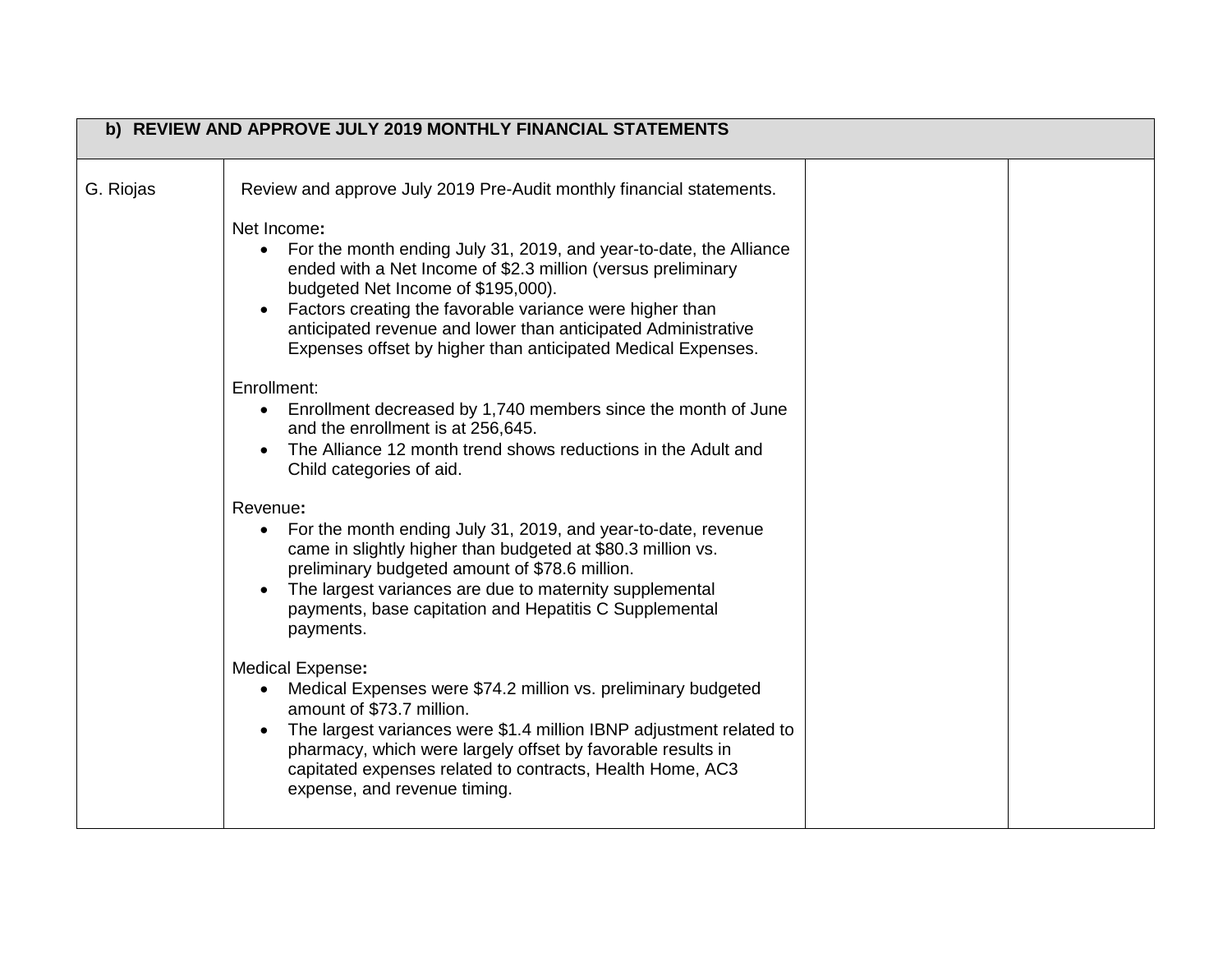| Medical Loss Ratio:<br>The Alliance reported an MLR of 92.4% for the month and YTD vs.<br>preliminary budgeted 94%.                                                                                                                                                                                                                 |                                                                                                |  |
|-------------------------------------------------------------------------------------------------------------------------------------------------------------------------------------------------------------------------------------------------------------------------------------------------------------------------------------|------------------------------------------------------------------------------------------------|--|
| <b>Administrative Expense:</b><br>Administrative Expenses were \$4.2 million vs. preliminary<br>$\bullet$<br>budgeted \$5.1 million for current month and YTD.<br>Administrative Expense represents 5.2% of net revenue for the<br>month and YTD.                                                                                   |                                                                                                |  |
| Other Income / (Expense):<br>As of July 31, 2019, YTD interest income from investments is<br>$\bullet$<br>\$608,000, and YTD claims interest expense is \$34,000.                                                                                                                                                                   |                                                                                                |  |
| Tangible Net Equity (TNE):<br>Tangible net equity was reported at 563% of the required amount,<br>with a surplus of \$150.5 million.                                                                                                                                                                                                |                                                                                                |  |
| <b>Cash Position and Assets:</b><br>The Alliance reported \$228.6 million in cash; \$178 million is<br>$\bullet$<br>uncommitted and the current ratio is above the minimum required<br>at 2.07 compared to 1.0.                                                                                                                     |                                                                                                |  |
| Discussion: About why are we losing children?<br>There is not an exact answer, other than maybe parents are<br>$\bullet$<br>obtaining jobs with commercial insurance included and the child<br>now has commercial insurance.<br>Motion carried to approve the July 2019 financial report as<br>presented to the Board of Governors. | Motion: Dr. Ferguson<br>Second: Dr. Marchiano<br>Motion passed.<br>No opposed or<br>abstained. |  |
|                                                                                                                                                                                                                                                                                                                                     |                                                                                                |  |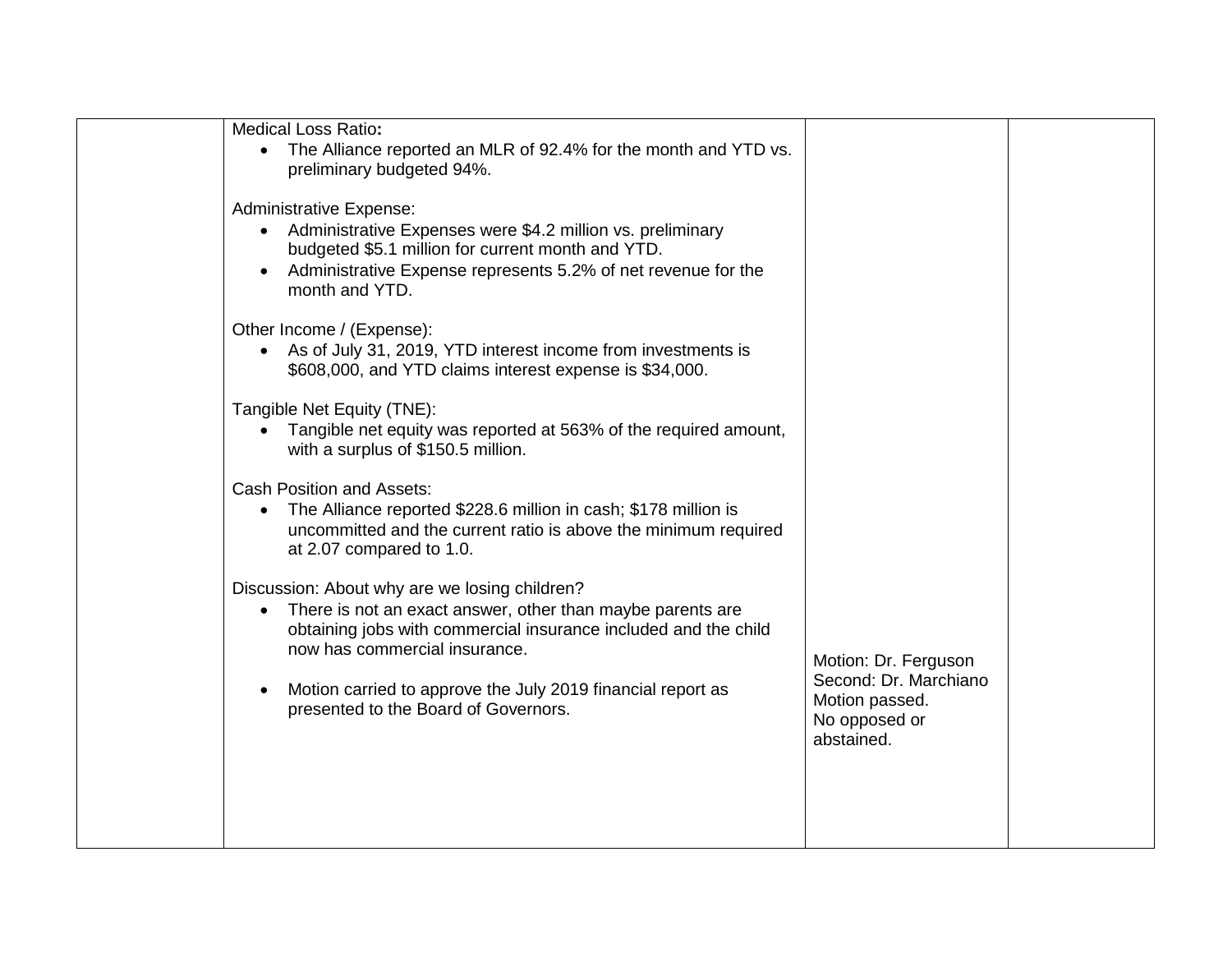| c) REVIEW AND APPROVE FISCAL YEAR 2020 FINAL BUDGET |                                                                                                                                                                                                                                                                                                                                                                                                                                                                                          |  |  |
|-----------------------------------------------------|------------------------------------------------------------------------------------------------------------------------------------------------------------------------------------------------------------------------------------------------------------------------------------------------------------------------------------------------------------------------------------------------------------------------------------------------------------------------------------------|--|--|
| G. Riojas                                           | Review and Approve Fiscal Year 2019/2020 Final Budget.                                                                                                                                                                                                                                                                                                                                                                                                                                   |  |  |
|                                                     | Budget Process - presented by Scott Coffin:<br>Preliminary Budget Presented to the Board of Governors on June<br>$14^{th}$ .<br>Final rates received from DHCS for the Med-Cal line of business<br>are risk adjusted by the Mercer (State Actuary) in July.<br>Recalibrated the operational and capital expenses based on<br>changes in assumptions, and adjusted revenue following the<br>actuarial risk adjustment.<br>Final budget presented to Board of Governors on September 13th. |  |  |
|                                                     | Budget Assumptions FY2020 - presented by Gil Riojas.                                                                                                                                                                                                                                                                                                                                                                                                                                     |  |  |
|                                                     | Health Care Services - Costs & Utilization:<br>Underlying utilization trend is 1.3%, unit cost trend is 0.9%.                                                                                                                                                                                                                                                                                                                                                                            |  |  |
|                                                     | Revenue:<br>• 97% of revenue for Medi-Cal, 3% for Group Care.                                                                                                                                                                                                                                                                                                                                                                                                                            |  |  |
|                                                     | Staffing:<br>• Headcount is 346 full-time employees by June 30, 2020.<br>Addition of 34 staff, comprised of 18 new positions and 16<br>backfills. The new positions are primarily in Health Care Services<br>(6), Human Resources (3), Information Technology (2), Analytics<br>(2), Finance (2), Compliance (1), Legal (1), and Executive (1). 9<br>assumed vacancies due to turnover and open positions at year<br>end.<br>Maintain vacancy under 10% through increased recruiting.    |  |  |
|                                                     | Enrollment:<br>• Alliance's market share is almost 82%, and year-end enrollment                                                                                                                                                                                                                                                                                                                                                                                                          |  |  |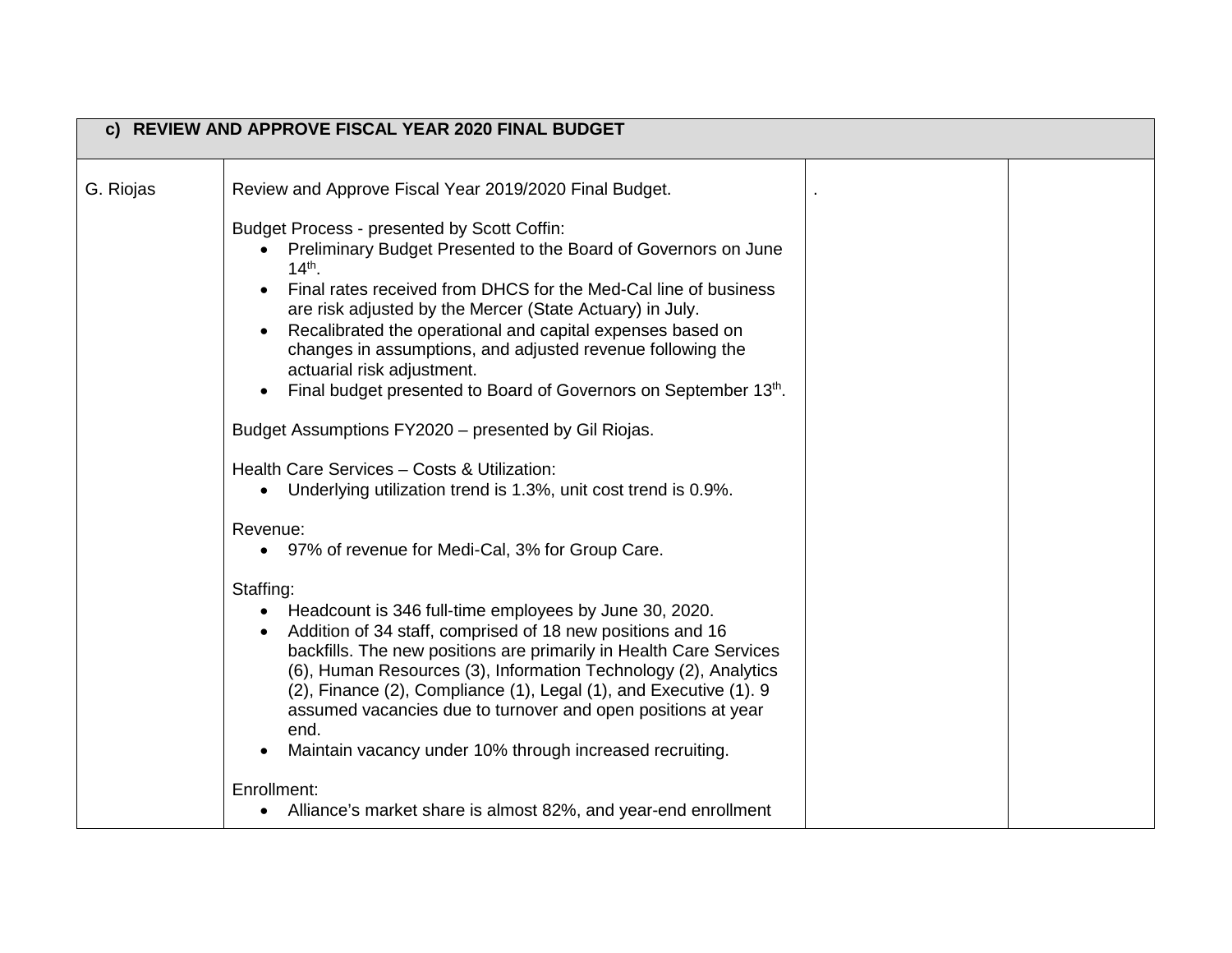| decreases 3.9%.                                                                   |  |
|-----------------------------------------------------------------------------------|--|
| Preliminary budget includes membership 3% lower than DHCS                         |  |
| projections.                                                                      |  |
| AC3 / Health Homes enrollment is over 1,300 by year-end.                          |  |
| Transition of self-funded Health Home pilot into the state-funded                 |  |
| model in July.                                                                    |  |
| Medical Expense:                                                                  |  |
| Medical loss ratio is 94.0%, an improvement of 2.2%.                              |  |
| Highest 5% (14,223) of members account for 75% (\$523 million) of                 |  |
| our Medical Expenses.                                                             |  |
| Reimbursement Rates (DHCS to the Alliance):                                       |  |
| Medi-Cal rates preliminarily increase by 7.9%, per member/per<br>$\bullet$        |  |
| month basis.                                                                      |  |
| This equates to an additional \$60 million in revenue.<br>$\bullet$               |  |
| Hospital & Provider Rates (Alliance to the Providers):                            |  |
| Hospital contract rates increase by \$11.5 million in the year.                   |  |
| Professional capitation rates increase by \$8.5 million in the year.<br>$\bullet$ |  |
| <b>Cost Containment &amp; Operational Savings Initiatives:</b>                    |  |
| Inpatient and Pharmacy claims recoveries yield \$1.5 million in<br>$\bullet$      |  |
| savings.                                                                          |  |
| Decreased average length of hospital stays yields \$3.0 million in                |  |
| savings.                                                                          |  |
| Summary of Proposed Budget to the Board of Governors:                             |  |
| Membership is 248,000 in Medi-Cal & Group Care, approximately<br>$\bullet$        |  |
| 10,000 members lower (primarily Medi-Cal).                                        |  |
| Revenue is \$935.5 million, \$16.4 million higher.<br>$\bullet$                   |  |
| Medical expenses \$879.1 million, \$4.9 million lower. This is                    |  |
| comprised of the impacts of lower membership, medical initiatives                 |  |
| and reduced Hep C pricing. These reductions are partially offset by               |  |
| increased rates for provider contracts.                                           |  |
| \$4.5 million in medical expense savings included in the net results.             |  |
| Administrative expenses 6.5% of revenue, \$9.3 million higher. Led                |  |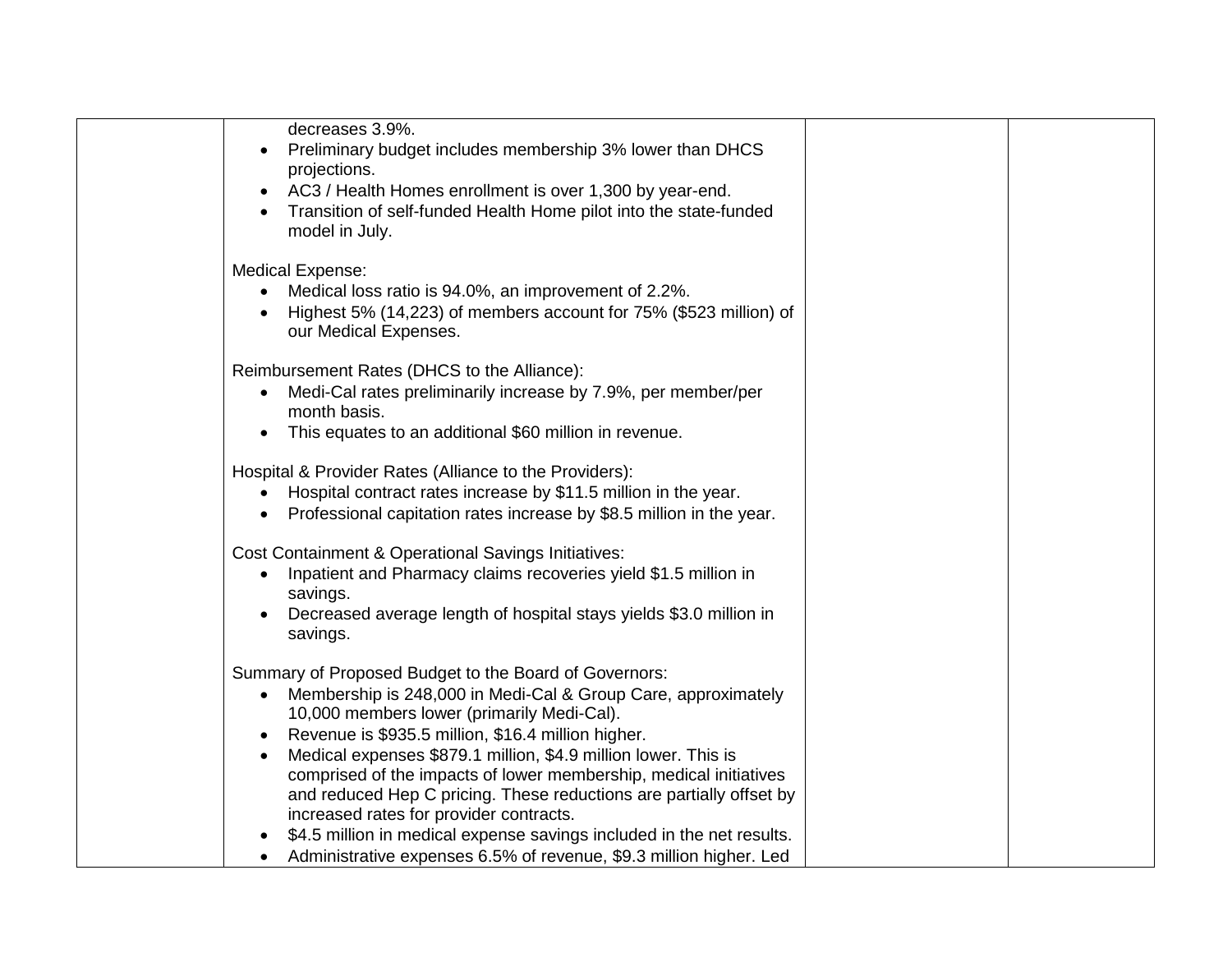| by labor (\$4.1 million) and purchased and professional services<br>$($3.9$ million).<br>Tangible net equity is 565% of required by state regulators,<br>increasing by 7.9%. TNE projected at \$180.4 million, \$300<br>thousand lower.<br>Net loss is approximately \$300K. Medi-Cal is \$300K net income<br>$\bullet$<br>and Group Care is (\$600K) net loss.                                                                                                                                                                                                                                                                                                                                                                                                                                                                                                                                                                                                                                                                                                                                                  |  |
|------------------------------------------------------------------------------------------------------------------------------------------------------------------------------------------------------------------------------------------------------------------------------------------------------------------------------------------------------------------------------------------------------------------------------------------------------------------------------------------------------------------------------------------------------------------------------------------------------------------------------------------------------------------------------------------------------------------------------------------------------------------------------------------------------------------------------------------------------------------------------------------------------------------------------------------------------------------------------------------------------------------------------------------------------------------------------------------------------------------|--|
| Highlights of Changes from Preliminary Budget:<br>Final Budget has a net loss of \$0.3 million, which is favorable by<br>$\bullet$<br>\$8.6 million to the Preliminary Budget. Comprised of:<br>Revenue is \$5.0 million higher reflecting inclusion for ACA OE 25%<br>Rate Range and generally favorable Medi-Cal rates, offset by<br>accruals of \$2.4 million for FY 2019 DHCS Prop 56 recoupment<br>and \$1.5 million for DHCS recoupment for deceased members.<br>Medical expenses \$2.6 million lower, reflecting delayed or<br>$\bullet$<br>favorable delegated provider contract increases, partially offset by<br>an increase in non-emergent and non-medical transportation<br>expense.<br>Departmental expenses are \$1.0 million lower than Preliminary<br>Budget. Largest component is reduced Pharmacy Administrative<br>Fees, partially offset by higher purchased and professional<br>services.<br>July represents Actual results. Favorable results led to a \$2.2<br>million Net Income for July.<br>Year-end membership is 1,000 lower, reflecting lower than<br>anticipated July enrollment. |  |
| Capital Expenses FY2019-2020:<br>Approximately \$2.5 million in capitalized purchases for technology and<br>facilities enhancements (\$600,000 more than FY2019).                                                                                                                                                                                                                                                                                                                                                                                                                                                                                                                                                                                                                                                                                                                                                                                                                                                                                                                                                |  |
|                                                                                                                                                                                                                                                                                                                                                                                                                                                                                                                                                                                                                                                                                                                                                                                                                                                                                                                                                                                                                                                                                                                  |  |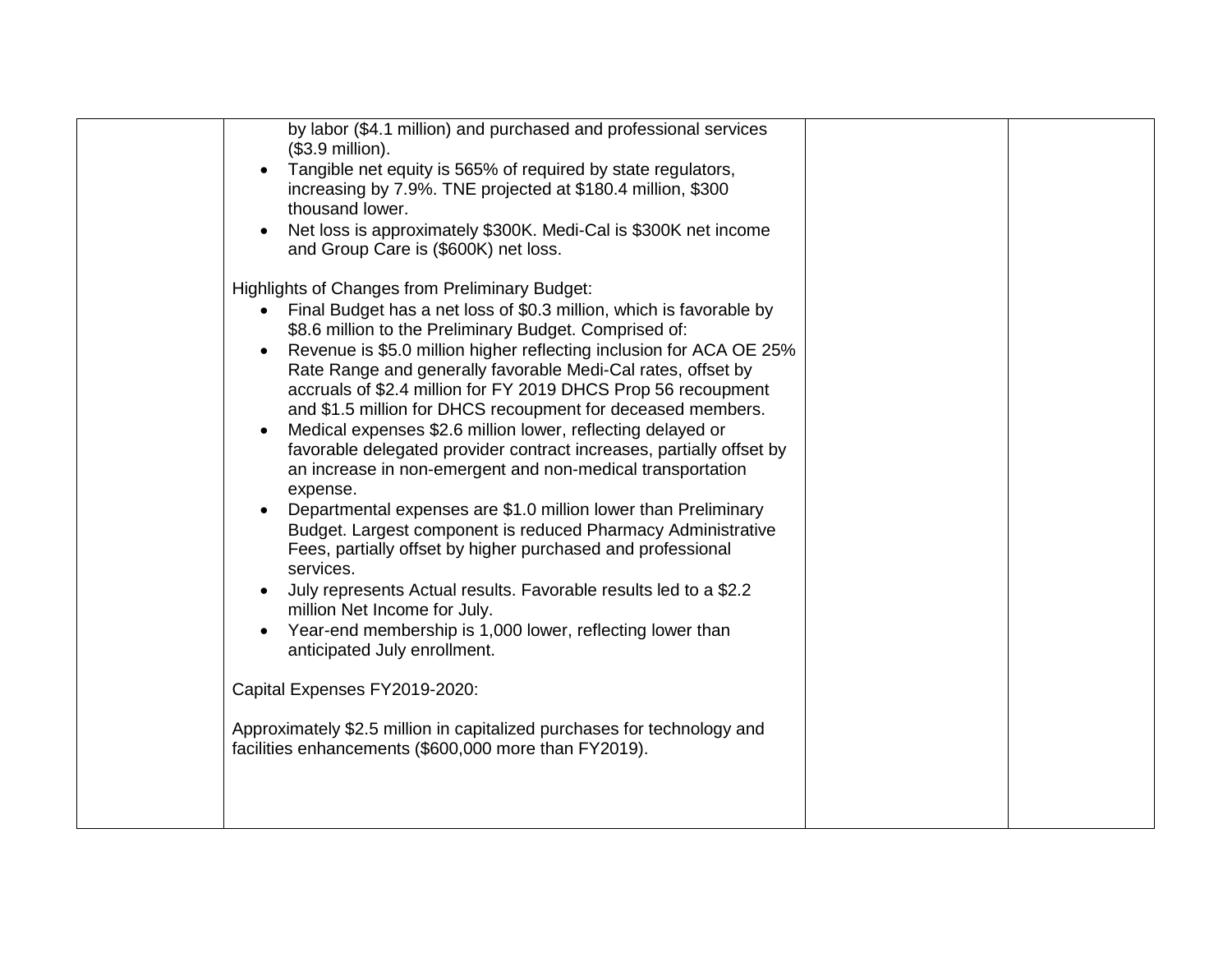|                      | Information Technology: \$1.5 million                                         |                         |  |  |
|----------------------|-------------------------------------------------------------------------------|-------------------------|--|--|
|                      |                                                                               |                         |  |  |
|                      | Hardware: \$1.1 million                                                       |                         |  |  |
|                      | Voice Infrastructure, Laptops, Desktops, Monitors: \$500,000.                 |                         |  |  |
|                      | Network Cabling: \$200,000.                                                   |                         |  |  |
|                      | Application Servers: \$200,000.                                               |                         |  |  |
|                      | Data Loss Prevention Hardware: \$200,000.                                     |                         |  |  |
|                      | Software: \$400,000                                                           |                         |  |  |
|                      | Software Licensing and Upgrades: \$300,000.<br>$\bullet$                      |                         |  |  |
|                      | Data Center Upgrades: \$100,000.                                              |                         |  |  |
|                      | Facilities: \$1.0 million                                                     |                         |  |  |
|                      | Building Upgrades & Construction: \$200,000.<br>$\bullet$                     |                         |  |  |
|                      | Building Repairs: \$400,000.                                                  |                         |  |  |
|                      | Workspace Resources: Cubicles, Workstations, Furniture:                       |                         |  |  |
|                      | \$400,000.                                                                    |                         |  |  |
|                      |                                                                               |                         |  |  |
|                      | <b>Board Member Comment:</b>                                                  | Motion: Dr. Marchiano   |  |  |
|                      | When a presentation on transportation is made for the Board, can<br>$\bullet$ | Second: Dr. Ferguson    |  |  |
|                      | you include GEMT too?                                                         | Motion passed.          |  |  |
|                      |                                                                               | No opposed / obtained   |  |  |
|                      | Motion carried to approve the Fiscal Year 2019/2020 Final Budget.             |                         |  |  |
|                      |                                                                               |                         |  |  |
|                      | <b>10. BOARD OF GOVERNORS TRAINING</b>                                        |                         |  |  |
|                      |                                                                               |                         |  |  |
| <b>Bobbie Wunsch</b> | Being an Effective Board of Directors.                                        | Informational update to |  |  |
|                      |                                                                               | the Board Governors.    |  |  |
|                      | Being Effective as a Board - Hearts and Minds:                                |                         |  |  |
|                      | Quality of boardroom dialog and debate.<br>$\bullet$                          | Motion and vote not     |  |  |
|                      | Ability to ask tough question of management.<br>$\bullet$                     | required                |  |  |
|                      | Diversity of thought and experience.<br>$\bullet$                             |                         |  |  |
|                      | Meetings and materials well planned.                                          |                         |  |  |
|                      | Board Chair manages the Board.                                                |                         |  |  |
|                      | Members well oriented.                                                        |                         |  |  |
|                      |                                                                               |                         |  |  |
|                      | Commitment to participation and engagement.                                   |                         |  |  |
|                      |                                                                               |                         |  |  |
|                      | Comments:                                                                     |                         |  |  |
|                      |                                                                               |                         |  |  |
|                      |                                                                               |                         |  |  |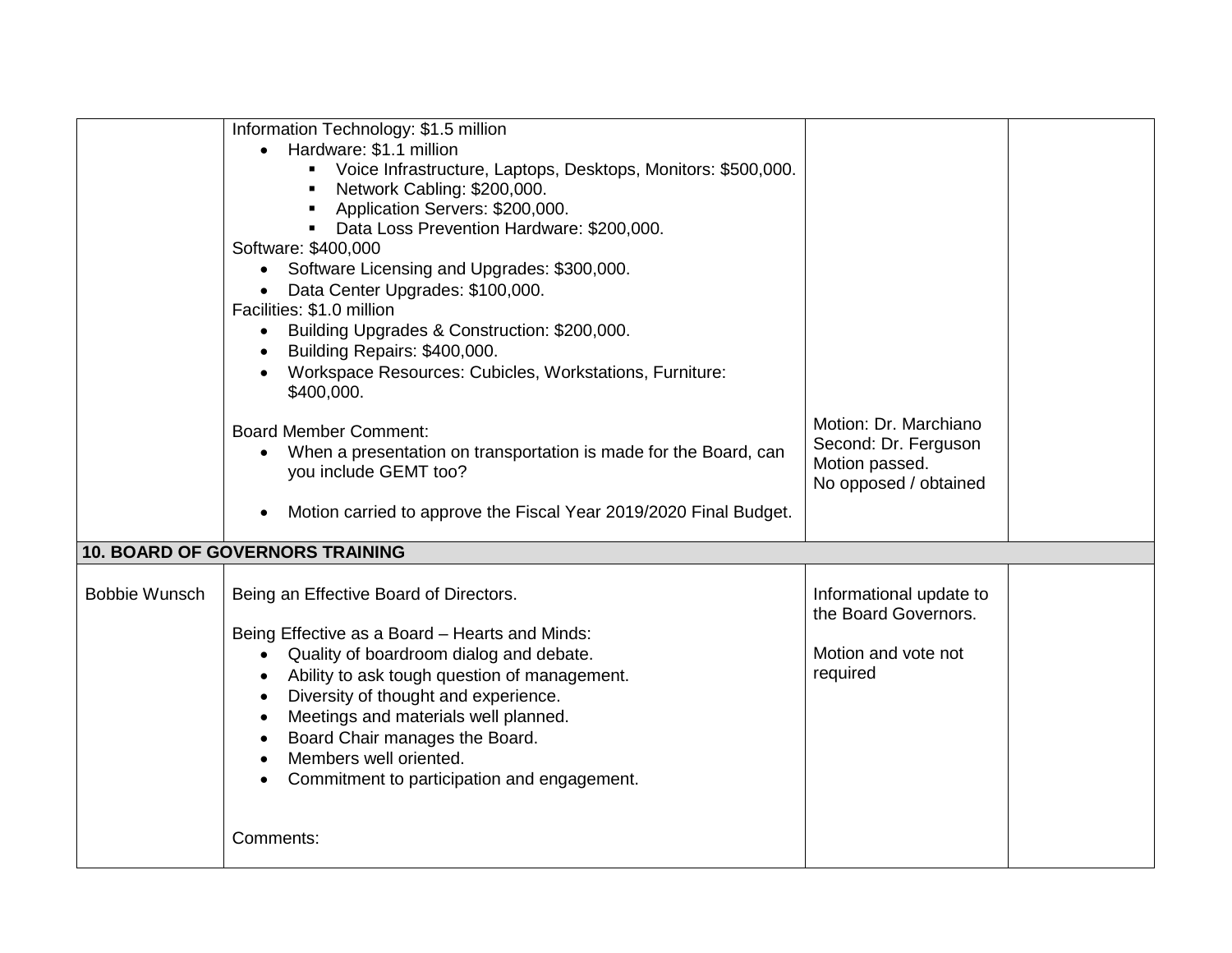| What are the benefits about being on the Alliance Board?<br>245,000 Medi-Cal members.<br>Giving quality service to the members.<br>There is a lot to learn and as we learn it helps connect the dots.                                                                                    |  |
|------------------------------------------------------------------------------------------------------------------------------------------------------------------------------------------------------------------------------------------------------------------------------------------|--|
| What are the challenges?<br>The conflict of interest.<br>٠<br>Knowing nothing about the rate negotiations.<br>Rolls are less clear.<br>Audits.<br><b>Understanding Financials.</b>                                                                                                       |  |
| Board of Directors Roles and Responsibilities:<br>Legal and Financial Oversight.<br>$\bullet$<br>Strategic Leadership and Policy Development.<br>Management Oversight.<br><b>Regulatory Oversight.</b><br>Program Oversight.<br><b>Board Development.</b><br>Evaluation of Organization. |  |
| Relationship with CEO and Staff:<br>Advises CEO.<br>$\bullet$<br>Asks tough questions.<br>Hires CEO.<br>Evaluates CEO.<br>Acts collaboratively.<br>$\bullet$<br>Active leadership on organizational strategies.<br>Demonstrates full commitment and engagement.                          |  |
| By-Laws:<br>Attendance.<br>Quorum.<br>Committee structure.                                                                                                                                                                                                                               |  |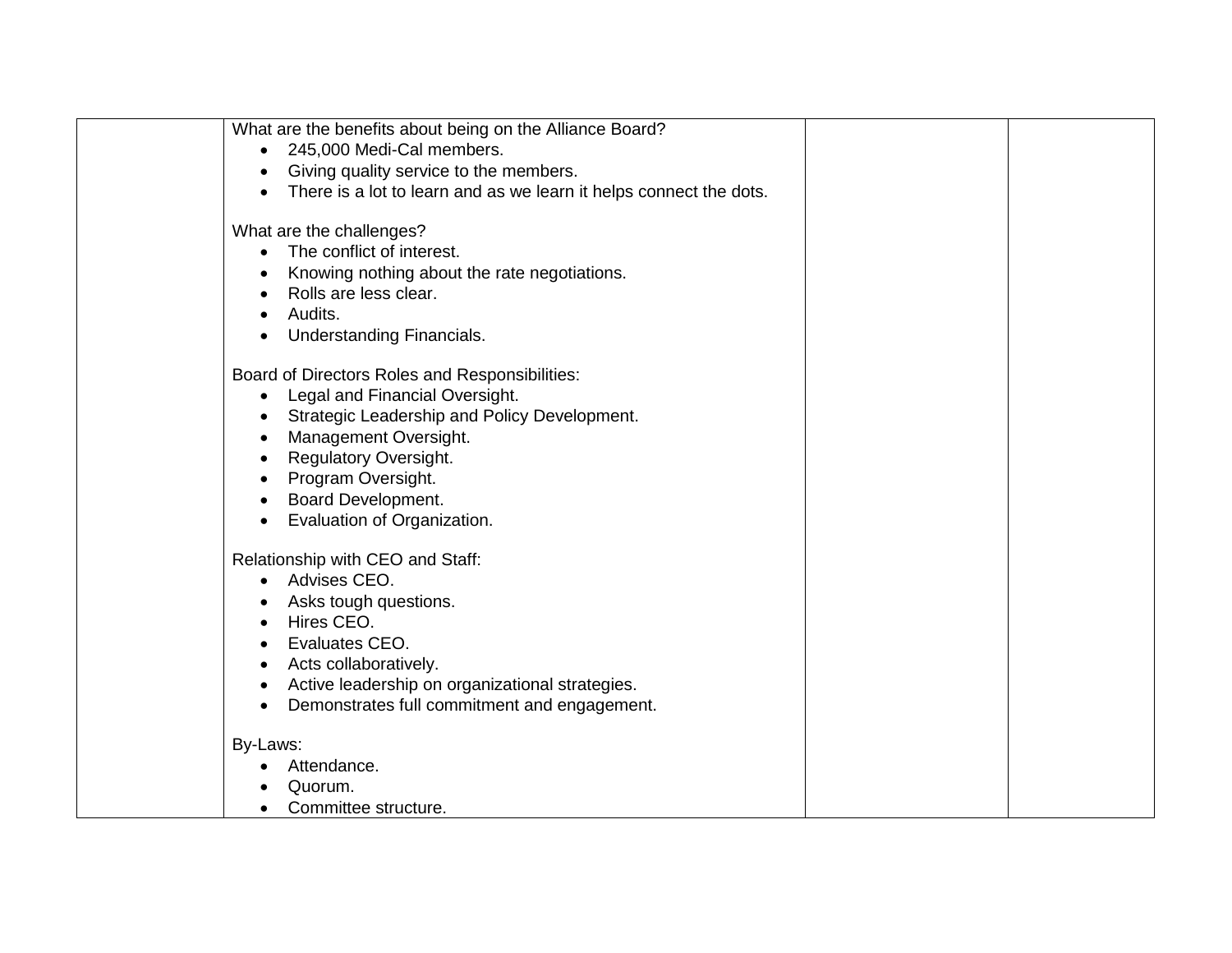| $\bullet$<br>$\bullet$                                        | Representation of community needs and interests.<br><b>HATS OFF.</b>                                                                                                                                                                                                                                                                                                                                                                                                                                                                                                |  |
|---------------------------------------------------------------|---------------------------------------------------------------------------------------------------------------------------------------------------------------------------------------------------------------------------------------------------------------------------------------------------------------------------------------------------------------------------------------------------------------------------------------------------------------------------------------------------------------------------------------------------------------------|--|
|                                                               | The Board Packet:<br>• Is there any feedback you could give the CEO and staff to help<br>arrange the materials better?<br>What about questions?<br>Better use of presenting the materials.                                                                                                                                                                                                                                                                                                                                                                          |  |
| $\bullet$<br>$\bullet$<br>$\bullet$<br>$\bullet$<br>$\bullet$ | <b>Board Orientation:</b><br>Orientation of new Board members is important for their<br>effectiveness.<br>Being at the meetings is important.<br>Tips of best ways to have an effective Board.<br>The most helpful is when Scott calls in his monthly meeting and<br>informs me.<br>This is a very good practice to help the Board.<br>All Board section have an executive summary included in their<br>Board packet.                                                                                                                                               |  |
| $\bullet$<br>$\bullet$<br>$\bullet$<br>$\bullet$<br>$\bullet$ | Conflict of interest:<br>Most of the Board are business entitles who contract with the<br>Alliance.<br>Leave the Hat that you wear at your organization and put the<br>collective hat on for the Board.<br>Discussions should not be focused on one business but a whole.<br>How will this help the members of our community?<br>Not what I am getting from this but what are we getting from this.<br>The discussion should never be about me.<br>You become effective as a Board member when you put aside<br>your organization and see the community as a whole. |  |
| $\bullet$                                                     | <b>Board Member Comments:</b><br>Since the Board does not know anything about the contracts, and<br>the CEO makes all the decisions, it is hard for the Board to make<br>an informed decision.                                                                                                                                                                                                                                                                                                                                                                      |  |